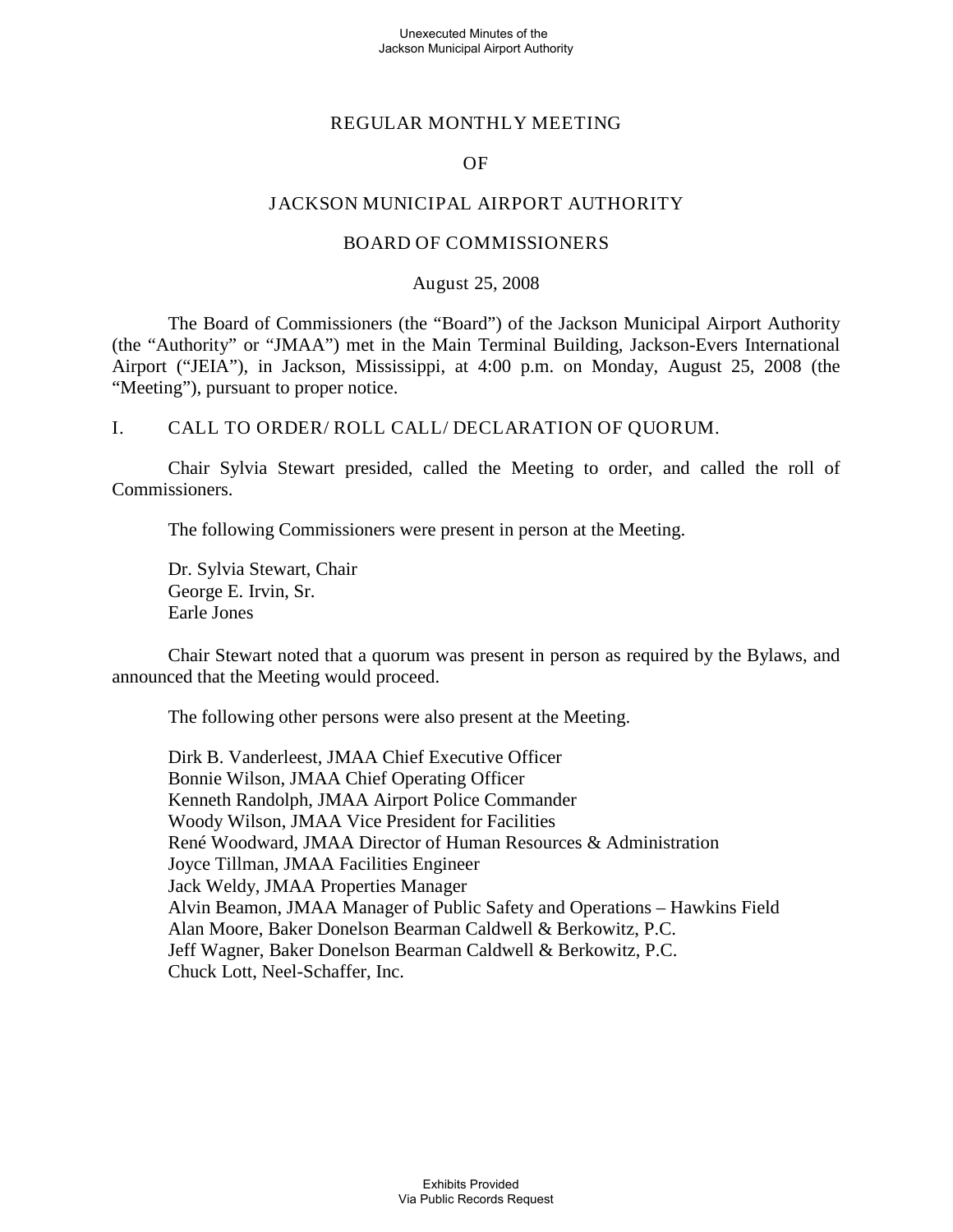## II. APPROVAL AND EXECUTION OF MINUTES.

#### A. **Hawkins Field Committee Meeting on July 28, 2008.**

#### B. **Regular Board Meeting on July 28, 2008.**

#### $C_{\cdot}$ **Regular Work Session on August 21, 2008.**

The Board considered the minutes of the Hawkins Field Committee Meeting and the Regular Monthly Meeting of the Board on July 28, 2008, and the Regular Monthly Work Session on August 21, 2008.

After discussion, upon motion duly made by Commissioner Jones, seconded by Commissioner Irvin, and unanimously approved by the affirmative votes of all Commissioners present, the minutes were approved as presented and directed to be filed in the appropriate minute book and records of the Authority.

## III. PUBLIC COMMENTS.

No public comments were offered by anyone.

### IV. REPORTS.

#### A. **Chief Executive Officer.**

- 1. Airport Project Manager Summary, Ending July 31, 2008.
- 2. Airport Activity Statistics Report, Ending July 31, 2008.

Mr. Vanderleest directed the Board's attention to the Airport Project Manager Summary and the Airport Activity Statistics Report, as found in the packet distributed to the Board prior to the Meeting (the "Packet"), and discussed these reports and various other projects with the Board. A copy of the Packet is attached as an exhibit to the minutes of the Meeting.

- 3. Employee Recognition.
	- a. Employee of the Month – August 2008: Alvin Beamon, Manager, Public Safety and Operations, Hawkins Field Department of Public Safety.

Mr. Vanderleest recognized and commended Mr. Beamon as Employee of the Month for August 2008, and thanked Mr. Beamon for his many years of excellent service with the Authority.

#### B. **Attorney.**

Mr. Moore told the Board and staff about an upcoming program on airport conflicts of interest, which will feature Tom Hood, Executive Director of the Mississippi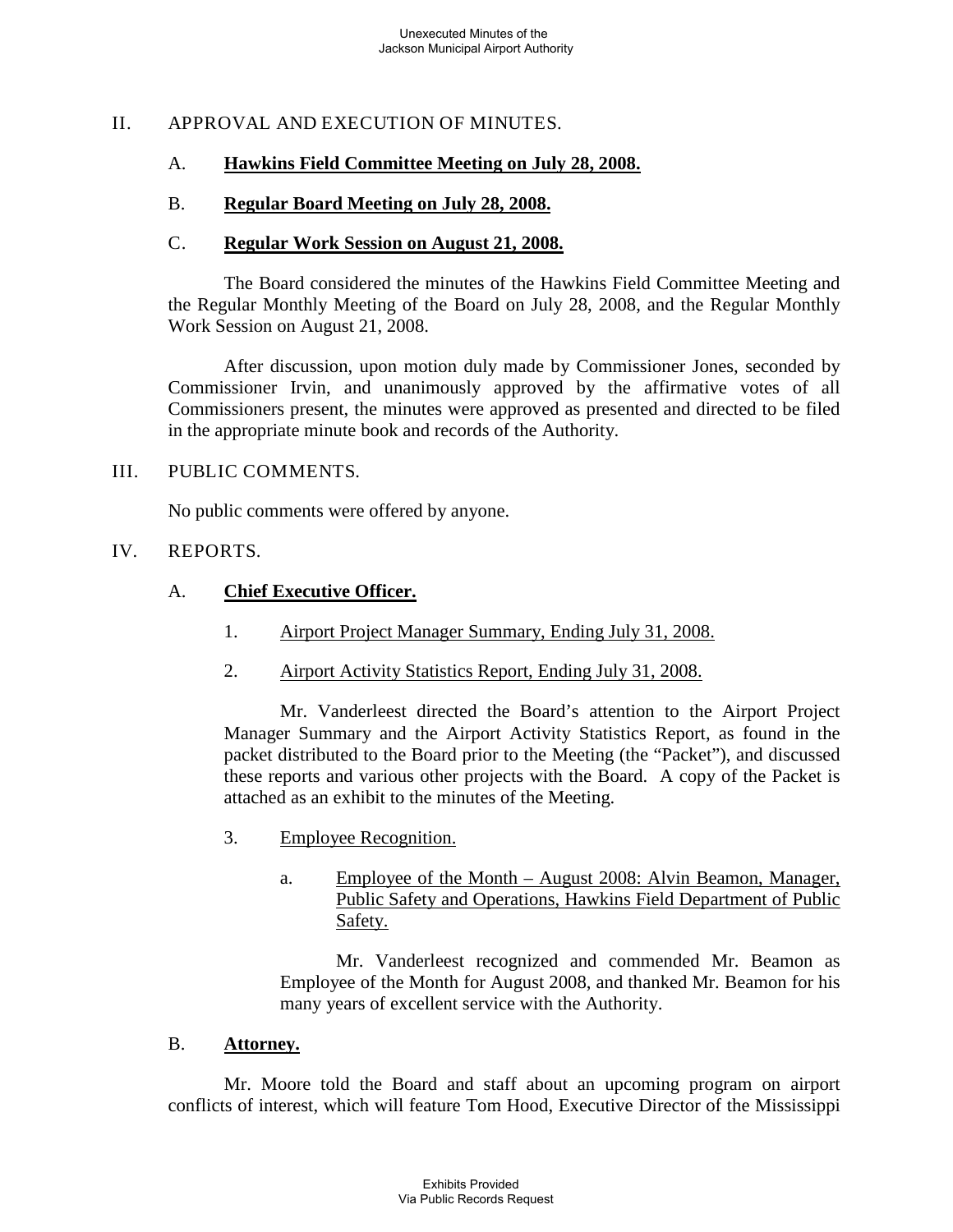Ethics Commission. The program will be from 11:30 a.m. to 2:00 p.m. on Thursday, September 11, 2008, at the law offices of Baker Donelson in Jackson. Mr. Moore said that all airport executives, staff, attorneys, commissioners and other interested parties are invited to attend.

## V. ACTION ITEMS.

#### A. **Financial Matters.**

- 1. Financial Reports for August 2008: Accept.
	- a. Balance Sheet.
	- b. Income Statement.
- 2. Claims Docket for July 2008: Approve.

Mr. Vanderleest discussed with the Board the Financial Reports for the Authority for the month of July 2008 and the Claims Docket for July 2008, as found in the Packet.

After discussion, upon motion duly made by Commissioner Glover, seconded by Commissioner Irvin, and unanimously approved by the affirmative votes of all Commissioners present, the Board adopted the following resolution.

## **RESOLUTION ACCEPTING FINANCIAL REPORTS FOR JULY 2008 AND APPROVING AND AUTHORIZING PAYMENT OF CLAIMS DOCKET FOR JULY 2008**

**WHEREAS**, the Board of Commissioners (the "Board") of the Jackson Municipal Airport Authority (the "Authority") has reviewed and considered (i) certain financial statements for the Authority for the month and period ending July 31, 2008 (the "Financial Reports"), and (ii) the Claims Docket of the Authority for the month of July 2008 (the "Claims"), both the Financial Reports and the Claims being (i) included in the packet distributed to the Board prior to the August 25, 2008, Regular Monthly Meeting of the Board, and (ii) incorporated herein by reference;

**NOW, THEREFORE, BE IT RESOLVED**, the Board hereby (i) accepts the Financial Reports and (ii) approves and authorizes payment of the Claims in the total amount of \$916,090.49.

#### 3. Fiscal Year 2009 Budget Proposals.

The Board and Mr. Vanderleest discussed the need for a Special Meeting of the Board to approve the proposed fiscal year 2009 budget.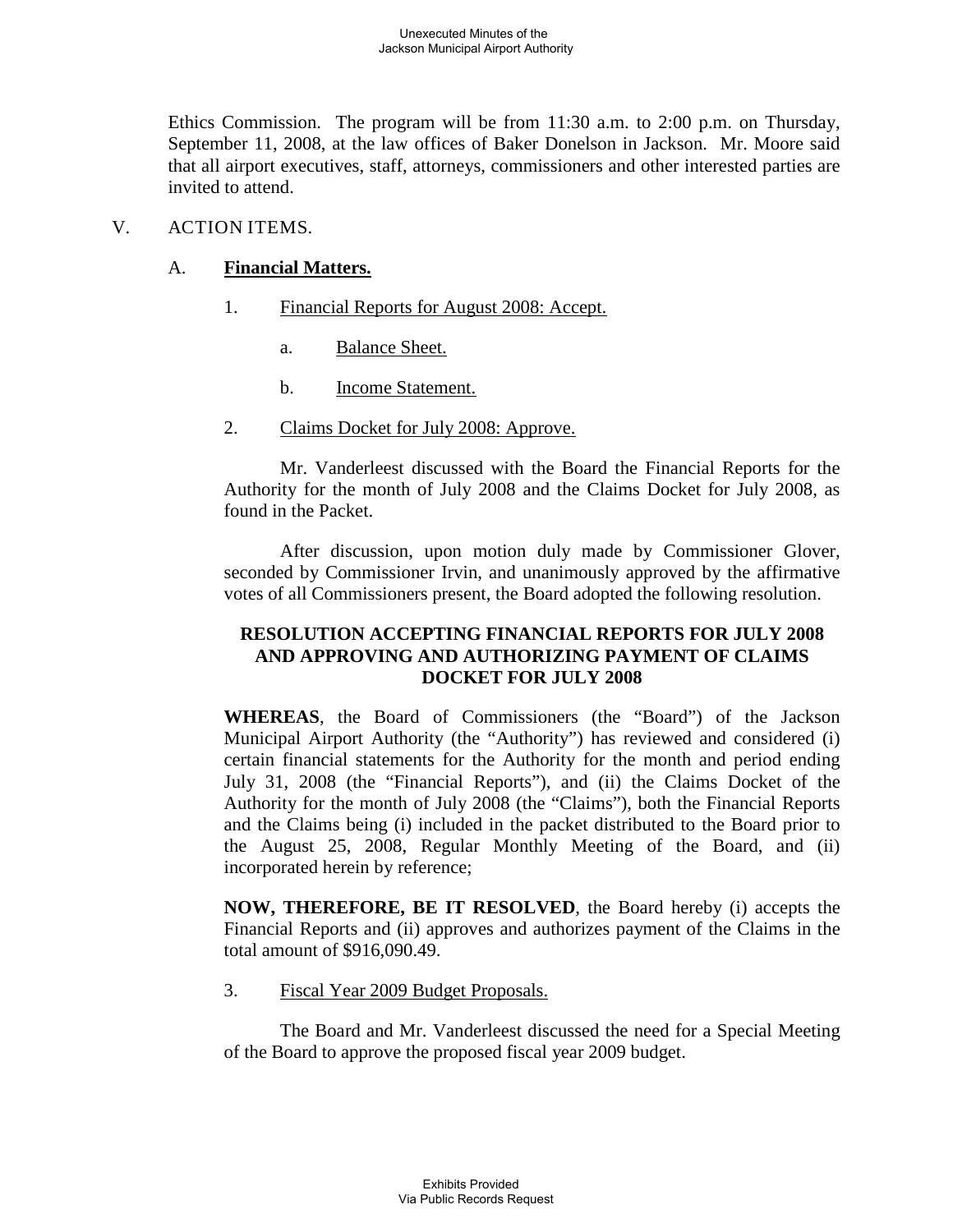During discussion, Chairman Stewart said the Board also needed to consider Mr. Vanderleest's performance evaluation and determine his compensation for the upcoming fiscal year.

The Board agreed to hold a Special Board Meeting on Wednesday, September 3, 2008, at either 7:30 a.m. or 12:00 noon, the exact time to be determined by a poll of the Commissioners.

Mr. Moore said that a notice of the Special Board Meeting on September 3, 2008, would be distributed in accordance with the Bylaws as soon as the time is determined.

#### B. **Service Agreements.**

1. Professional Service Agreement, Exstare Federal Services Group, LLC, JMAA: Approve Agreement.

Mr. Vanderleest directed the Board's attention to the memorandum in the Packet which described this matter, and discussed this matter with the Board.

After discussion, upon motion duly made by Commissioner Glover, seconded by Commissioner Jones, and unanimously approved by the affirmative votes of all Commissioners present, the Board adopted the following resolution.

## **RESOLUTION APPROVING AND AUTHORIZING NEGOTIATION AND EXECUTION OF PROFESSIONAL SERVICES AGREEMENT WITH EXSTARE FEDERAL SERVICES GROUP, LLC**

**WHEREAS**, the staff of the Jackson Municipal Airport Authority (the "Authority") has recommended that the Board of Commissioners (the "Board") of the Authority approve and authorize negotiation and execution of a professional services agreement (the "Agreement") with Exstare Federal Services Group, LLC ("Exstare") to provide professional services in connection with the Board of Commissioner's retreat currently scheduled for October 9-10, 2008 ("the Retreat"), as more particularly described in that certain memorandum dated August 22, 2008 (the "Memorandum"), a copy of which is (i) included in the packet distributed to the Board prior to the August 25, 2008, Regular Monthly Meeting of the Board and (ii) incorporated herein by reference; and

**WHEREAS**, the Board has reviewed the Memorandum and considered said recommendation by the staff of the Authority;

**NOW, THEREFORE, BE IT RESOLVED**, the Board hereby determines that it would be in the best interests of and in furtherance of the duties and responsibilities of the Authority to, and the Board hereby does, approve and authorize negotiation and execution of the Agreement with Exstare, said Agreement to be in such form and to contain such terms and conditions consistent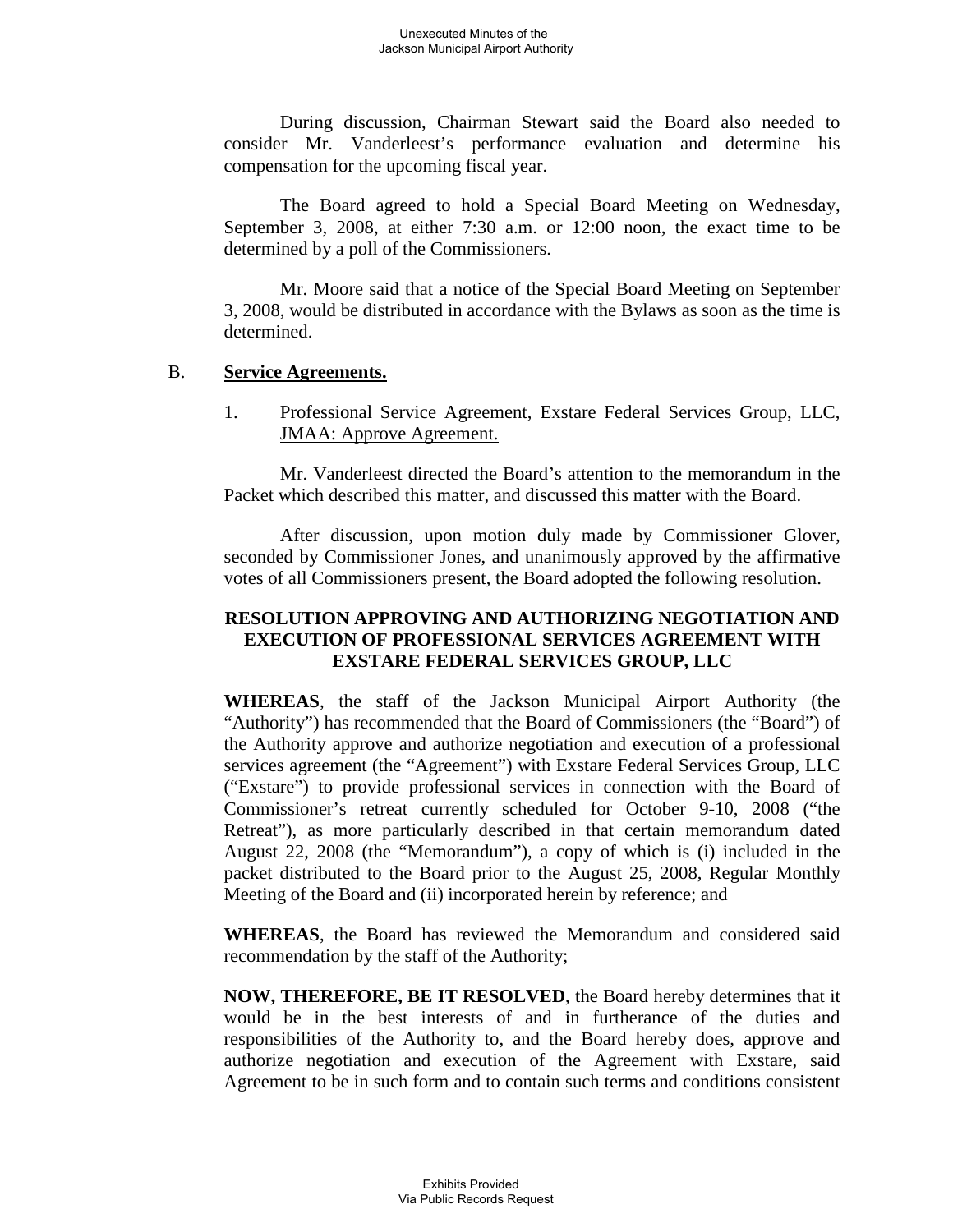with the Memorandum and the foregoing as may be deemed appropriate by the Chief Executive Officer of the Authority, as evidenced by his execution thereof.

#### C. **Construction Projects.**

- 1. JMAA Project No. 015-08, Runway 34L Safety Area Drainage Improvements, JEIA: Award Contract.
- 2. JMAA Project No. 054-06, Contract No. 054-06-322, DHL Building Renovations, JEIA: Approve Change Order.

Mr. Vanderleest directed the Board's attention to the memoranda in the Packet which described these matters, and discussed these matters with the Board.

After discussion, upon motion duly made by Commissioner Irvin, seconded by Commissioner Jones, and unanimously approved by the affirmative votes of all Commissioners present, the Board adopted the following resolution.

# **RESOLUTION APPROVING AND AUTHORIZING CERTAIN ACTIONS WITH RESPECT TO CERTAIN CONSTRUCTION PROJECTS**

**WHEREAS**, the staff of the Jackson Municipal Airport Authority (the "Authority") has recommended that the Board of Commissioners (the "Board") of the Authority approve and authorize certain actions with respect to certain construction projects identified below, all as more particularly described in certain memoranda (i) included in the packet distributed to the Board prior to the August 25, 2008, Regular Monthly Meeting of the Board (separately, each a "Memorandum;" collectively, the "Memoranda") and (ii) incorporated herein by reference; and

**WHEREAS**, the Board has reviewed the Memoranda and considered the recommendations by the staff of the Authority;

**NOW, THEREFORE, BE IT RESOLVED**, the Board hereby determines that it would be in the best interests of and in furtherance of the duties and responsibilities of the Authority to, and the Board hereby does, take the following action:

1. The Board hereby accepts the bid by Lyon Construction Company, Inc. ("Lyon") in the amount of \$40,485.00 for JMAA Project No. 015-08 for Runway 34L safety area drainage improvements at Jackson-Evers International Airport ("JEIA") (the "Runway Safety Area Project") as the lowest and best bid for the Runway Safety Area Project, and approves and authorizes negotiation, execution and accomplishment of an agreement with Lyon to accomplish the Runway Safety Area Project (the "Lyon Agreement"), all as more particularly described in the Memorandum dated August 22, 2008, relating to this matter, said Lyon Agreement to be in such form and to contain such terms and conditions consistent with said Memorandum as may be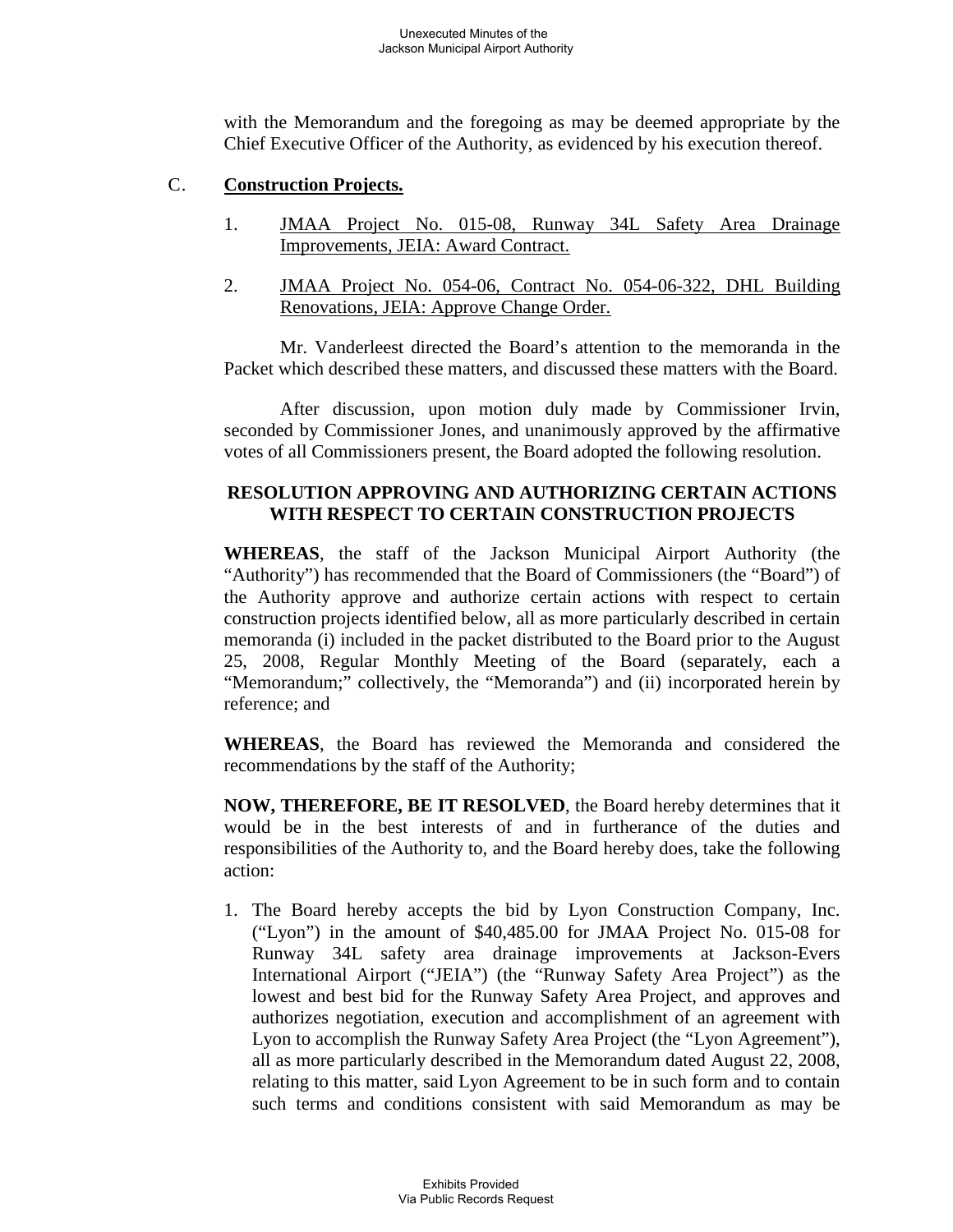deemed appropriate by the Chief Executive Officer of the Authority, as evidenced by his execution thereof.

2. The Board approves and authorizes execution and accomplishment of Change Order No. 1 to Contract No. 054-06-322 with U. S. Coating Specialties and Supplies, Inc. for refurbishment of the DHL building at Jackson-Evers International Airport, as more particularly described in the Memorandum dated August 15, 2008, relating to this matter, and the attachments thereto relating to this matter.

#### D. **Procurements.**

- 1. JMAA Project No. 011-08, Purchase of Runway Sweeper, JEIA: Award Contract.
- 2. Authorization to Purchase Signage, JEIA: Approve Sole Source Purchase.

Mr. Vanderleest directed the Board's attention to the memoranda in the Packet which described these matters, and discussed these matters with the Board.

After discussion, upon motion duly made by Commissioner Jones, seconded by Commissioner Glover, and unanimously approved by the affirmative votes of all Commissioners present, the Board adopted the following resolution.

## **RESOLUTION APPROVING AND AUTHORIZING CERTAIN ACTIONS WITH RESPECT TO CERTAIN PROCUREMENTS**

**WHEREAS**, the staff of the Jackson Municipal Airport Authority (the "Authority") has recommended that the Board of Commissioners (the "Board") of the Authority approve and authorize certain actions and negotiation and execution of certain agreements, all with respect to certain procurements identified below, and all as more particularly described in certain memoranda (i) included in the packet distributed to the Board prior to the August 25, 2008, Regular Monthly Meeting of the Board and (ii) incorporated herein by reference (separately, each a "Memorandum;" collectively, the "Memoranda"); and

**WHEREAS**, the Board has reviewed the Memoranda and considered the recommendations by the staff of the Authority;

**NOW, THEREFORE, BE IT RESOLVED**, the Board hereby determines that it would be in the best interests of and in furtherance of the duties and responsibilities of the Authority to, and the Board hereby does, take the following action:

1. The Board hereby accepts the bid by Ingram Equipment Company, LLC ("Ingram") in the amount of \$87,980.00 for JMAA Project No. 011-08 for purchase of a runway sweeper for use at Jackson-Evers International Airport ("JEIA") (the "Sweeper") as the lowest and best bid for the Sweeper, and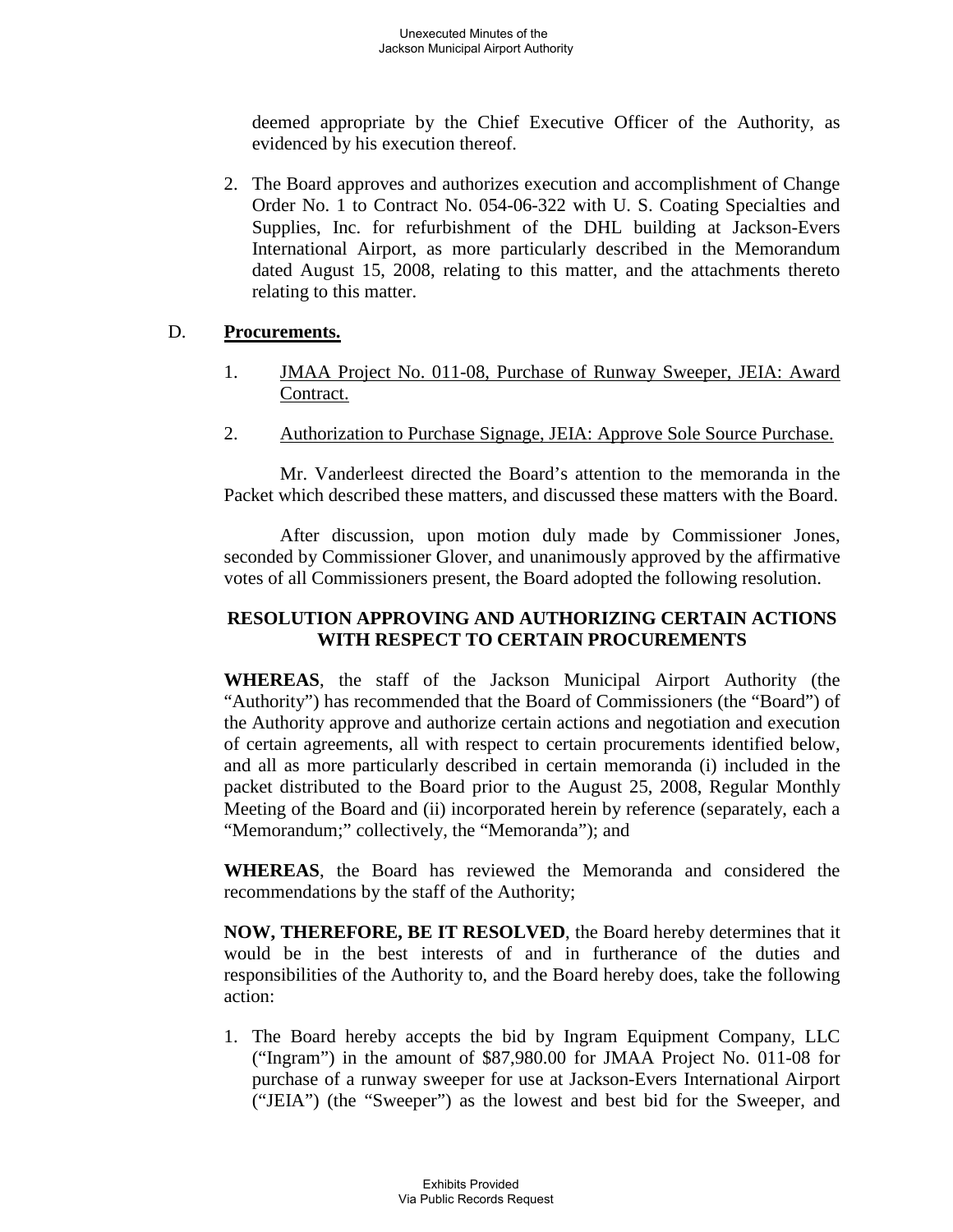approves and authorizes execution and accomplishment of a contract (the "Sweeper Contract") with Ingram to purchase the Sweeper, all as more particularly described in the Memorandum dated August 15, 2008, relating to this matter, said Sweeper Contract to be in such form and to contain such terms and conditions consistent with said Memorandum and the foregoing as may be deemed appropriate by the Chief Executive Officer of the Authority, as evidenced by his execution thereof.

2. The Board accepts that certain Certificate Regarding Purchase of Noncompetitive Items (Architectural Graphics, Inc. Roadway Signage) Available from One Source Only dated August 25, 2008 (the "Sole Source Certificate"), as (i) included in the packet distributed to the Board prior to the August 25, 2008, Regular Monthly Meeting of the Board and (ii) incorporated herein by reference; and approves and authorizes the sole source, noncompetitive purchase of certain replacement faces for existing roadway signage at and about JEIA, as more particularly described in that certain Memorandum dated August 15, 2008, relating to this matter, and the Sole Source Certificate.

#### E. **Lease and Concession Agreements.**

No lease and concession agreements were discussed, and no action was taken on any lease and concession agreement, at the Meeting.

#### F. **Other Matters.**

#### 1. Board Retreat Planning.

The Board discussed the general format of the upcoming Board Retreat on October 8-9, 2008.

## VI. DISCUSSION: STRATEGIC INITIATIVES.

There was no further discussion of Strategic Initiatives at the Meeting.